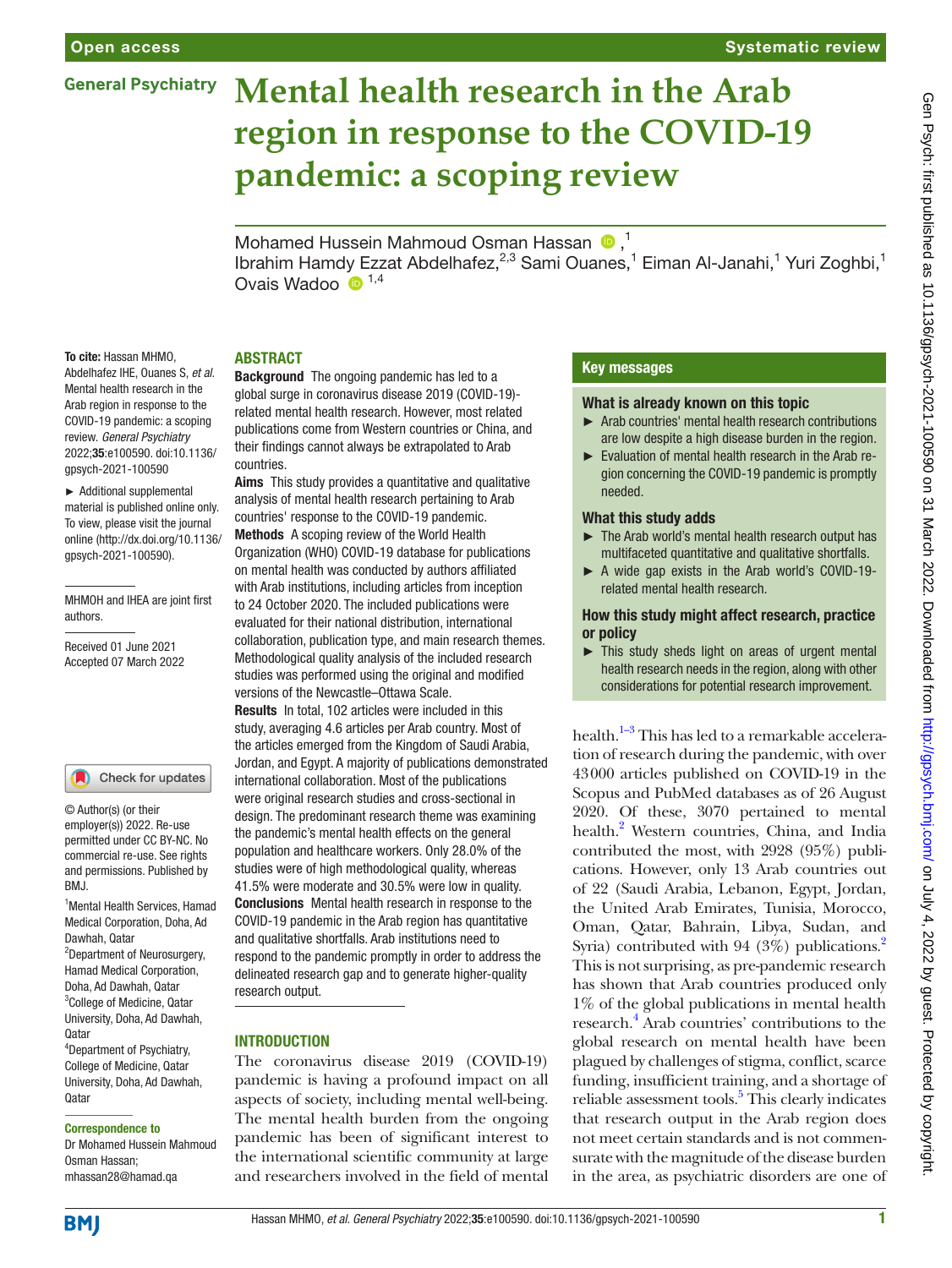the leading causes of disability in the region. Calls have been made to close the scientific literature gap between the Arab region and the rest of the world and improve the quality of research.<sup>5</sup> Culturally relevant research is essential as it equips policymakers to make informed health policy decisions. This is significant because research conducted elsewhere may be inapplicable to the Arab context as it may not be generalisable to the Arab population due to differences in genetics, culture, socioeconomic standards, and healthcare systems.

The need for research to mitigate mental health consequences was highlighted early in the pandemic by a panel of experts convened by the UK Academy of Medical Sciences.<sup>5</sup> However, concerns have arisen that the rapid production of research to address the impact of mental health issues linked to the COVID-19 pandemic has been carried out at the expense of sacrificing scientific rigour. This panel laid out immediate and long-term priorities for mental health research and recommended obtaining high-quality data on the mental health impact of the COVID-19 pandemic across the whole population and specifically among vulnerable groups.<sup>6</sup> High-quality research is dependent on the collection of high-quality data, integration across disciplines, and international collaboration[.4 5](#page-5-2) Rigorous review of research protocols remains the cornerstone of upholding research standards and, thus, safeguarding patients. Lack of adherence to scientific rigour raises concerns about the validity, generalisability, and reproducibility of the research findings. In a recent quality assessment of surveys measuring COVID-19 mental health outcomes in China, only 45% were found to be of high quality.<sup>[7](#page-5-5)</sup> Mental health researchers must employ scientific rigour while exploring the direct and indirect psychological and social impacts of COVID-19.

Maalouf and colleagues<sup>2</sup> recently published a bibliometric analysis highlighting the mental health research response to the COVID-19, Ebola, and H1N1 outbreaks and confirmed that mental health research output is already greater for COVID-19 than all of the other outbreaks combined. Our study builds on their research by focusing specifically on Arab countries and examining the quality of COVID-19 mental health research in the region. By means of a scoping review, our study aims to map and delineate the mental health literature and scholarly productions that emerged in response to the COVID-19 pandemic in the Arab world. We aim to identify the type and themes of research published, scientific gaps, and areas necessitating future research. Additionally, we endeavour to scope the quality of the published research by examining compliance with basic methodological quality criteria.

#### **METHODS**

#### Search strategy

This study is reported in accordance with the Preferred Reporting Items for Systematic Reviews and Meta-Analyses extension for Scoping Reviews (PRISMA-ScR) reporting guidelines.<sup>8</sup> A priori registered protocol was

not developed. We conducted a systematic literature search of the WHO COVID-19 database from its inception to the date on which the search was conducted (24 October 2020). The WHO COVID-19 database regularly curates COVID-19-specific citations from multiple bibliographical databases including MEDLINE, PsycINFO, Scopus, CINAHL, Embase, Web of Science, in addition to preprint servers, manual searches and experts' referrals. $91$ 

A search query was constructed using mental healthrelated keywords and the names of the 22 Arab countries: (Egypt\* OR Saudi\* OR KSA OR Leban\* OR Tunis\* OR Emirat\* OR UAE OR Jordan\* OR Qat\* OR Moroc\* OR Iraq\* OR Kuwait\* OR Palestin\* OR Bahrain\* OR Alger\* OR Sudan\* OR Syria\* OR Yemen\* OR Libya\* OR Somalia\* OR Mauritania\* OR Djibouti\* OR Comoros OR Oman\*) AND (Mental\* OR Psych\* OR stress\* OR depress\* OR anx\* OR addict\* OR schizo\* OR mood\*). No COVID-19-related keywords were added to the query due to the high topical specificity of the WHO COVID-19 database.

#### Inclusion and exclusion criteria

All articles published by authors affiliated with Arab countries and reporting on the diagnostic, prognostic, or therapeutic aspects of psychiatric disorders or psychological well-being with respect to COVID-19 were included. A coauthoring country was considered as an Arab country if it was one of the 22 member states of the Arab League (ie, Algeria, Bahrain, Comoros, Djibouti, Egypt, Iraq, Jordan, Kuwait, Lebanon, Libya, Mauritania, Morocco, Oman, Palestine, Qatar, Kingdom of Saudi Arabia (KSA), Somalia, Sudan, Syria, Tunisia, United Arab Emirates  $(UAE)$ , and Yemen).<sup>11</sup> Besides including only articles published in English or Arabic with full texts available online, no restrictions were placed on study design, publication type, or publication status. We excluded publications lacking affiliation to Arab countries or unrelated to COVID-19 and mental health research. Similarly, publications in languages other than English or Arabic or with unavailable online full texts were excluded.

### Article screening and data extraction

Three of the authors (IHEA, EA-J, and YZ) independently screened the titles, abstracts, and affiliation details of all retrieved citations against our eligibility criteria for fulltext screening.

Articles lacking abstracts and/or affiliation information were automatically included for full-text review. Subsequently, full texts of the articles that passed the preliminary eligibility screening were retrieved and examined for final inclusion or exclusion in the study. Articles lacking full-text availability online were excluded from further data extraction and analysis.

Subsequently, the following parameters from the included articles were abstracted independently by the same three authors, using a standardised and piloted data collection form: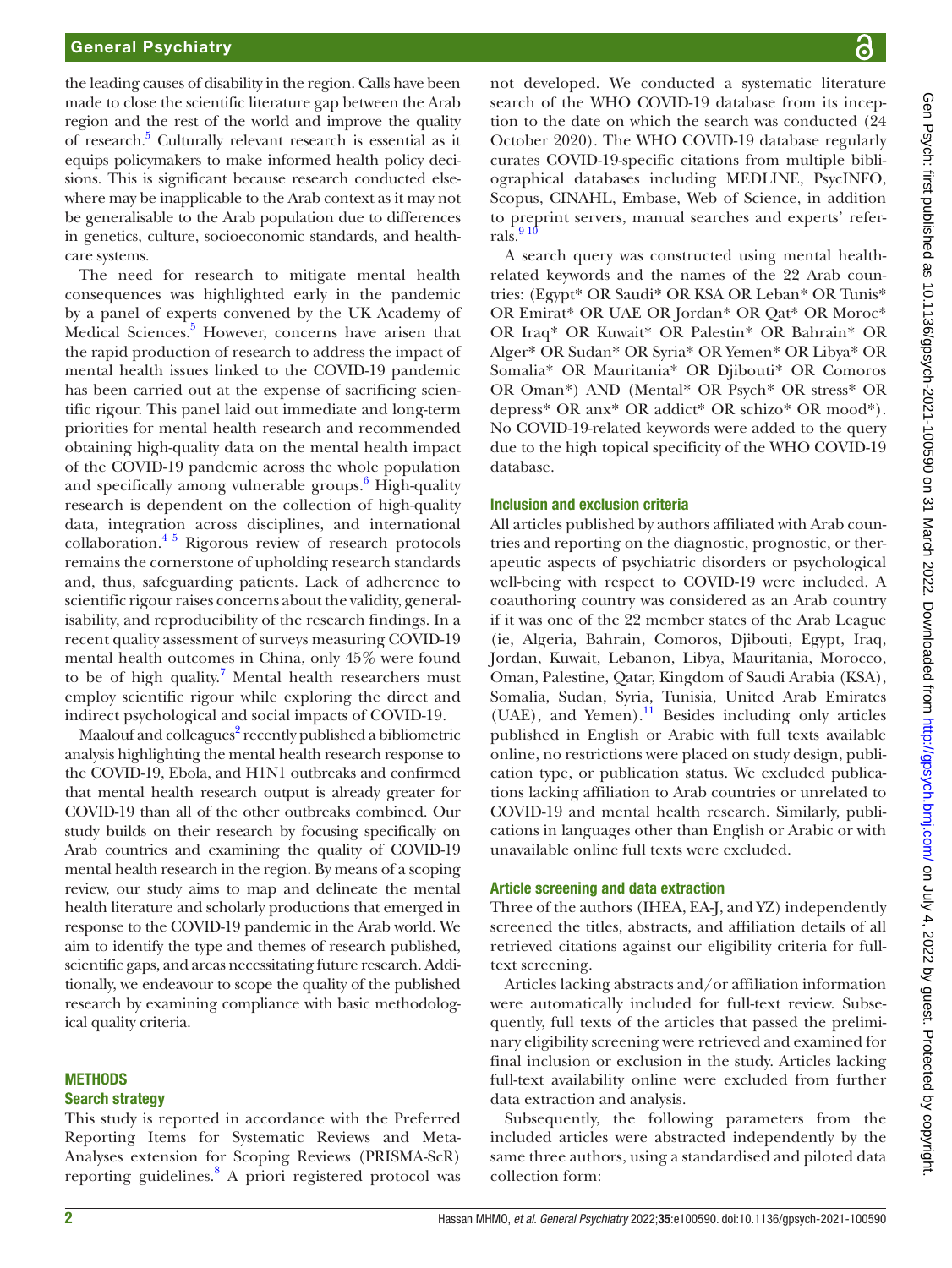- ► Study title
- ► Country of author's affiliation (in case of articles whose authors' affiliations include multiple Arab countries, each country was recorded)
- ► International collaboration (defined by the presence of at least one author affiliation from a different country) $2<sup>4</sup>$
- Publication type
- $\blacktriangleright$  Study design
- Target population characteristics, including age, population type, and setting.

Discrepancies during screening and data extraction were identified and resolved by referring to two other authors (SO and OW).

### Data summary and synthesis

Charted data were synthesised and stored in a tabular format using a Microsoft Excel-based spreadsheet. Then, descriptive content analysis was conducted to identify key research themes emerging from included research articles. Accordingly, two of the authors (MHMOH and IHEA) independently examined the charted data and full texts of included research studies. Editorials, letters, expert opinion reviews, and case reports were excluded from this process as they were not considered as primary research articles. Consequently, broad codes corresponding to key research themes were assigned to each study based on their research questions and target population characteristics; assigning more than one theme per study was allowed. Disagreement in this process was resolved through discussion and consensus between the same two authors. Finally, abstracted parameters were aggregated and displayed in summary graphs (tables and bar charts) and statistics (counts and percentages).

#### Quality assessment

Two authors (MHMOH and IHEA) assessed the methodological quality of the included research articles independently and in duplicate. At this point, qualitative research studies were excluded from the assessment as there is no consensus regarding a reliable method for examining the quality of qualitative research in systematic reviews.[12](#page-6-3) The quality of included case-control and cohort studies was assessed using the Newcastle–Ottawa Scale  $(NOS)$ , <sup>13</sup> and cross-sectional studies were evaluated by the modified version of the NOS. $^{14}$  $^{14}$  $^{14}$  Both instruments assess studies based on three broad categories: the selection of the study groups, the comparability of the groups, and the ascertainment of either the exposure or the outcome. $^{13}$  <sup>14</sup> A visual star-based scoring system was adopted for the studies: seven stars or more were considered to be of high quality, six or five stars were considered to be of moderate quality, and four stars or less were considered as low quality. Disagreements in scoring were resolved by consensus and by consulting a third author (SO).



<span id="page-2-0"></span>Figure 1 Preferred reporting items for systematic reviews and meta-analyses flowchart of the inclusion/exclusion criteria. COVID-19, coronavirus disease 2019; KSA, Kingdom of Saudi Arabia; UAE, United Arab Emirates.

### **RESULTS**

#### Search results

Two-hundred and twelve records were retrieved using the search query. After removing duplicates, 195 records remained. Of these, 93 were excluded: 67 had irrelevant topics (examined areas of the COVID-19 outbreak not included in our inclusion criteria--knowledge and practice of physicians during the pandemic, the impact of the outbreak on patient care and medical education, public misconceptions, region-specific and climate-specific prevalence and incidence, infection rate prediction models, and precautionary measures). Only 102 articles were included for further analysis. [Figure](#page-2-0) 1 illustrates the PRISMA flow chart of the inclusion and exclusion process. Details of the included individual publications are provided in [online supplemental table 1](https://dx.doi.org/10.1136/gpsych-2021-100590).

#### Publications by Arab countries

The three most productive countries were KSA (n=36, 35.3%), Jordan (n=20, 19.6%), and Egypt (n=15, 14.7%), respectively. Fourteen other countries contributed the remaining proportion, and five countries had no publications [\(figure](#page-3-0) 2).

#### Scholarly collaboration

More than half of the publications (n=56, 54.9%) involved international collaboration; nearly two-thirds of these were with institutions from non-Arab countries (n=35). The remainder of the publications (n=46, 45.1%) had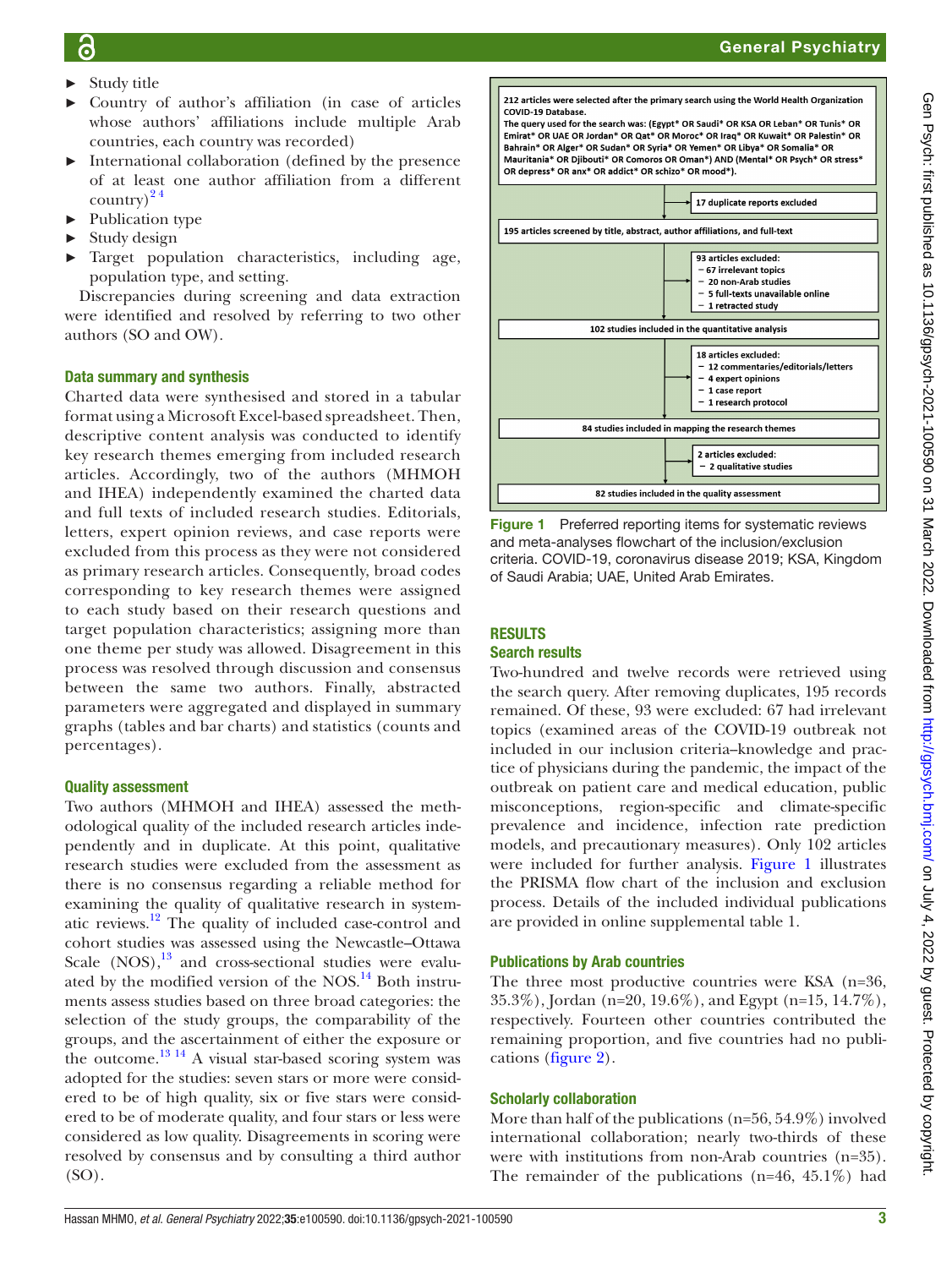



<span id="page-3-0"></span>Figure 2 Number of COVID-19 mental health-related publications by Arab countries from inception to October 2020. Some publications may be affiliated with more than one country, so the sum of articles by country does not equal the sum of all included articles. All publications by country are included, regardless of their types or analysis-wise exclusion. KSA, Kingdom of Saudi Arabia; UAE, United Arab Emirates.

collaboration with domestic institutions within the same country.

#### Publication types

Most publications were original research papers (n=84, 82.4%), the majority of which were cross-sectional studies (n=81, 79.4%). No longitudinal or interventional studies were identified ([figure](#page-3-1) 3).

#### Research themes

Ten main research themes were identified. Thirty-six studies investigated the mental health burden of COVID-19 and lockdown measures on the general public



<span id="page-3-1"></span>Figure 3 Number of Arab region COVID-19 mental healthrelated publications by type from inception to October 2020.

 $(42.9\%$   $(36/84)$ , 26 studies focused on frontline healthcare providers (31.0% (26/84)), and 22 studies examined general healthcare providers  $(26.2\% (22/84))$ . These three research themes accounted for 78.6% (66/84) of the included research studies [\(figure](#page-4-0) 4).

#### Quality assessment

As detailed in the [online supplemental tables 2–5](https://dx.doi.org/10.1136/gpsych-2021-100590), of the 82 eligible and included research studies, only 23  $(28.0\% (23/82))$  of them were high quality, while 34  $(41.5\% (34/82))$  and 25 (30.5% (25/82)) studies were of moderate and low quality, respectively. The most common methodological shortcomings were poor representativeness of samples, absence of sample size justification, and lack of description of non-respondents.

#### **DISCUSSION**

In this review, by quantitative and qualitative assessment, we systematically examined COVID-19-related publications pertaining to mental health in Arab countries.

#### Main findings and comparison with global literature

Despite adopting broad selection criteria, only a modest body of evidence was identified, averaging 4.6 publications per Arab country. These figures are in contrast to the global trend showing a massive expansion of medical publications amidst the pandemic.<sup>15</sup> However, this finding is consistent with previous studies reporting low Arab World contribution to global mental health research.<sup>[5](#page-5-3)</sup>

A majority of the included publications from Arab countries demonstrated international collaboration. The proportion of these collaborative efforts outweighed previous reports from the region $4$  and the aggregate global figures (22%) for COVID-19-related mental health research.<sup>[2](#page-5-1)</sup>

None of the published studies were interventional, and most of the observational studies were cross-sectional, with no prospective studies identified. This could be because we analysed publications within the first eight months of the pandemic; interventional and prospec-tive studies require a longer period before publication.<sup>[16](#page-6-7)</sup> Another explanation is that authors from Arab countries resort to cross-sectional studies because they are easier to conduct, inexpensive, and require fewer resources.<sup>17</sup>

Our quality assessment indicated that only a minority of studies were of high methodological quality. This aligns with a previous study which showed that Arab countries fell behind other countries in terms of publishing mental health research publications in top-quartile journals.<sup>[4](#page-5-2)</sup>

The predominant focus of the identified studies concerned the impact of COVID-19 and its socioeconomic implications on the psychological well-being of the public and other diverse healthcare provider groups. Another area of interest in a notable proportion of the included studies was the impact of the pandemic with the associated closure of educational facilities on the mental health of students and staff. These findings are consistent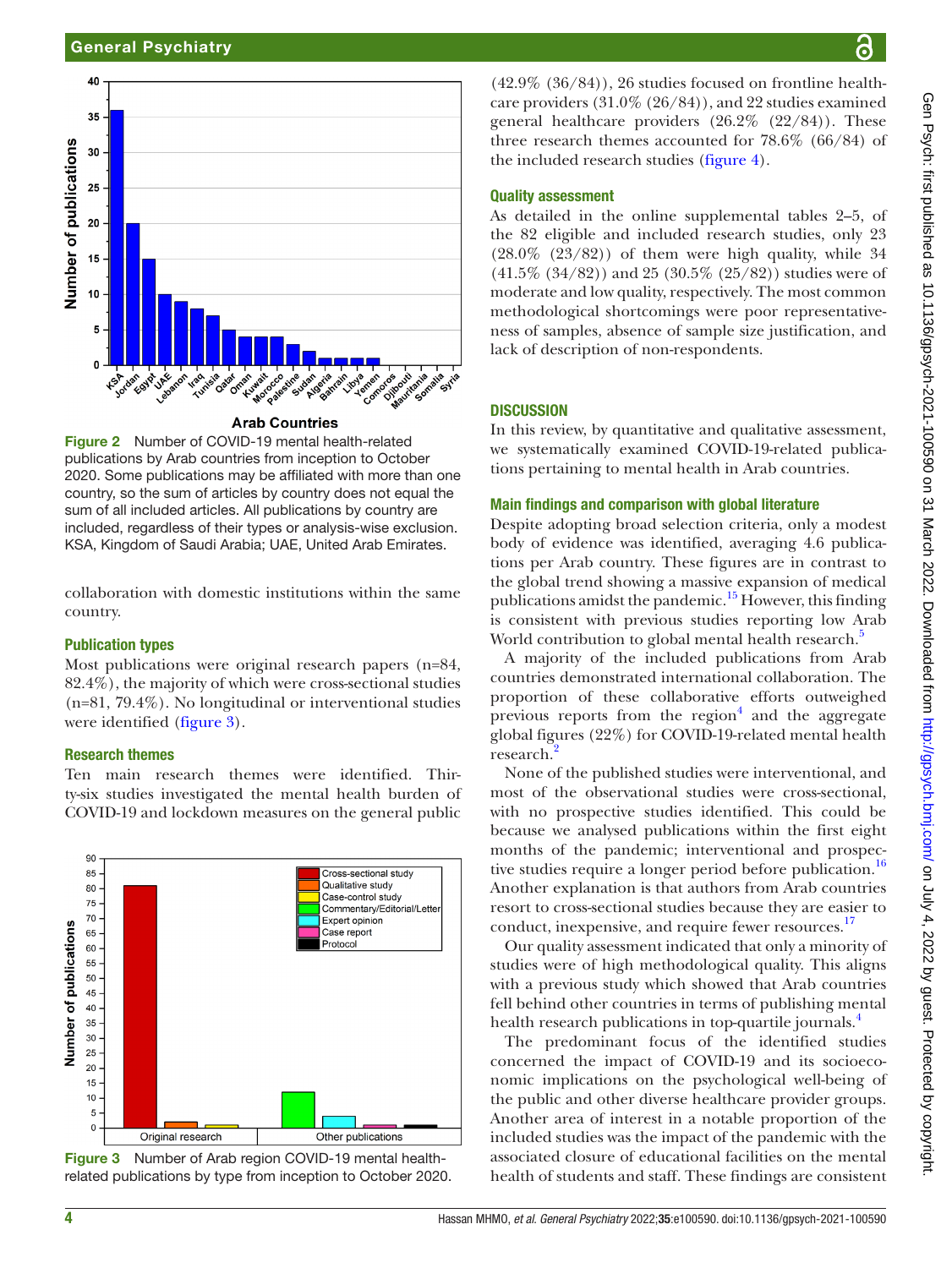

Figure 4 Distribution of COVID-19 mental health-related research themes in Arab region publications from inception to October 2020. Since each study could be assigned to more than one research theme, these figures do not equal the sum of the total number of included studies. COVID-19, coronavirus disease 2019.

with recently published results from other regions<sup>[18](#page-6-9)</sup> that might reflect a global concern towards the rising burden of mental health problems among these population groups. [19–31](#page-6-10)

# Strengths and limitations

Our study is the first, to our knowledge, to have examined the scope and quality of COVID-19 mental health research in Arab countries. Our study met all PRIS-MA-ScR checklist criteria, other than not developing a registered protocol before conducting this study. We used inclusive selection criteria and search query terms with high sensitivity. We also used standardised instruments. In addition, all studies were independently assessed by a group of assessors, and discrepancies were resolved by a separate group. We extended the scoping purpose of the review by mapping the quality and scientific rigour of the included research articles, which might not be achieved through traditional descriptive quantitative and thematic analyses.<sup>[32](#page-6-11)</sup>

This scoping review has a number of limitations. We only searched the WHO COVID-19 database for this review. However, this database gathers scientific publications from the most important databases in the medical field  $910$ 

Moreover, as many of the backbone indexes of the WHO-COVID-19 database have higher coverage of English than non-English publications (eg, PubMed/ MEDLINE,  $33$  Scopus, and Web of Science  $3435$ , a proportion of evidence might not be covered in our work.

Despite employing a comprehensive search strategy, there is also a possibility that some relevant topics might have not been fully retrieved by our query, especially if they were introduced as abbreviations (eg, 'BD' instead

<span id="page-4-0"></span>of 'bipolar mood disorder' and 'PTSD' instead of 'posttraumatic stress disorder'). Finally, our results do not represent the complete course of the fast-growing literature of the current pandemic, since the COVID-19 pandemic continues to evolve.

# Implications

This review delineates a wide quantitative and qualitative gap in the Arab world mental health literature that necessitates a timely response from policymakers and researchers.

This work outlines that the amount of research that has come from the Arab world has not been able to meet the population demands produced by the COVID-19 pandemic. Although the number of publications about mental health from Arab countries has been growing at a much faster rate than the rest of the world,  $4\frac{36}{10}$  steps need to be taken to promote both quantity and quality of mental health research in the region. The current pandemic sheds light on the importance of the interrelationship between physical and mental health.<sup>37</sup> An adequate response to the pandemic must also entail addressing mental health issues.<sup>[38](#page-6-15)</sup> Planning an optimal mental health response plan tailored to the needs of each country or region largely relies on scientific research from that same country or region, since extrapolating data from other countries and regions is not always possible or beneficial.<sup>39</sup>

Our findings emphasise the urgent need for more research that investigates the mental health problems of diverse, vulnerable, and underprivileged social groups. Ideally, these results will stimulate directing investments for future research that will address the gaps we have identified in the literature.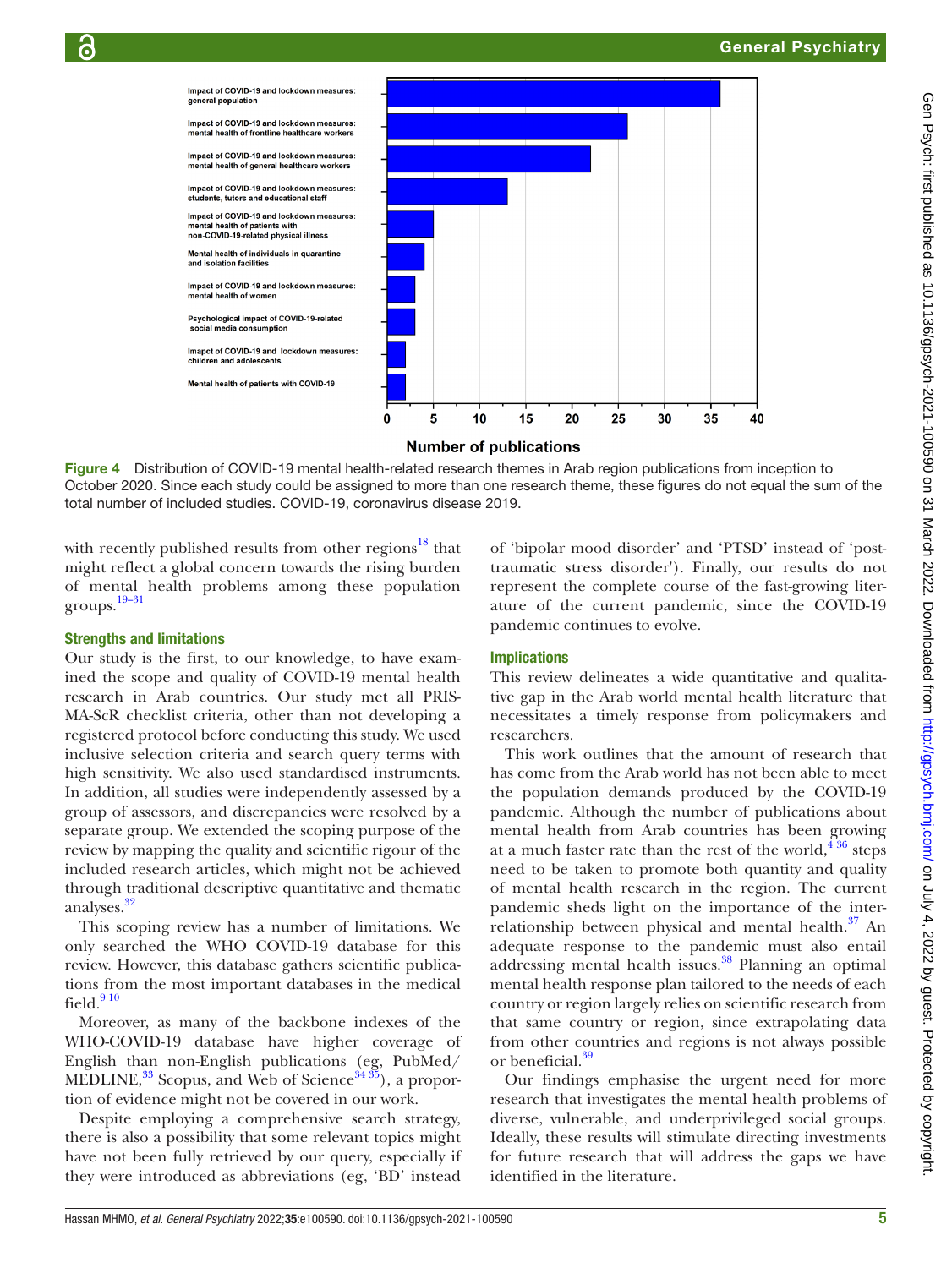In addition, our scoping review identified high research activity related to the pandemic-induced mental health burden of the general population, healthcare workers, students, and educational staff. This finding indicates that further work is needed to gain deeper insight into these groups' psychological needs and inform tailored interventions to address these needs.

Our findings also demonstrated that the preponderance of COVID-19-related mental health literature emerging from the Arab world was cross-sectional studies, the majority of which were of substandard methodological quality. Cross-sectional studies are useful to examine the prevalence and generate hypotheses. However, they have several limitations, including the inability to investigate the temporal relationships between outcomes and risk factors, and the difficulty to interpret the exact meaning of any statistical associations that might be observed.<sup>1740</sup> They are also more prone than other types of studies to non-response bias, recall bias, and confounding bias.<sup>17</sup> In the hierarchy of scientific evidence, cross-sectional studies are generally regarded as being among the weakest, superior only to case reports and case series.<sup>[41 42](#page-6-17)</sup> That mental health studies in the Arab world are primarily cross-sectional illustrates that the quality of research still largely lags behind international standards, despite some observed improvement over the last few years.<sup>45</sup>

Our review helped identify that most publications produced by Arab countries were not just lower in the evidence hierarchy, but also suffered various methodological shortcomings. These methodological flaws can severely impede the generalisability of any findings and seriously affect the quality of the studies.<sup>43</sup> Since the objective of any research is to extrapolate data beyond the studied sample, these flaws are rendered as severe limitations.<sup>43 44</sup> It is crucial that actions are taken to improve the quality of mental health research in Arab countries. These actions could include greater emphasis on research skills in mental health training programmes and increased incentives for high-quality research in the field.<sup>[5](#page-5-3)</sup> Academic institutions in Arab countries need to prioritise psychiatric research and pool resources, if possible, through mutual collaborations.<sup>[5](#page-5-3)</sup> Such collaborations have previously been associated with higher quality research publications $4^{\frac{5}{2}}$  and may help promote mental health research in the Arab world. Finally, our analysis has revealed the expansion of international research collaboration between Arab and non-Arab countries, and this finding could further nurture these collaborative efforts.

#### **CONCLUSION**

Because mental health is even more sensitive to cultural and societal differences than physical health, direct extrapolation of relevant Western research findings to non-Western sociocultural contexts is limited in application. However, presently mental health research pertaining to COVID-19 in Arab countries continues to have quantitative and qualitative shortfalls. Collaboration of academic

institutions in Arab countries both regionally and within the international community can promote excellence in mental health research and enhance the overall quality and range of published papers. Higher-quality research, in turn, could translate into evidence-based plans tailored to the specific COVID-19-related mental health needs of Arab countries.

Contributors MHMOH, SO and OW designed the study. MHMOH, SO and OW constructed the search and data extraction strategy. IHEA, EA-J and YZ screened the studies and extracted the necessary data. MHMOH and IHEA conducted the quality assessment of the included studies. MHMOH, IHEA, SO and OW drafted the manuscript. MHMOH, SO and OW made critical revisions. All authors read and approved the final version of the manuscript. Both MHMOH and IHEA are joint first authors. MHMOH is responsible for the overall content as guarantor.

Funding The authors have not declared a specific grant for this research from any funding agency in the public, commercial or not-for-profit sectors.

Competing interests None declared.

Patient consent for publication Not required.

Ethics approval Not applicable.

Provenance and peer review Not commissioned; externally peer reviewed.

Data availability statement All data relevant to the study are included in the article or uploaded as supplementary information.

Supplemental material This content has been supplied by the author(s). It has not been vetted by BMJ Publishing Group Limited (BMJ) and may not have been peer-reviewed. Any opinions or recommendations discussed are solely those of the author(s) and are not endorsed by BMJ. BMJ disclaims all liability and responsibility arising from any reliance placed on the content. Where the content includes any translated material, BMJ does not warrant the accuracy and reliability of the translations (including but not limited to local regulations, clinical guidelines, terminology, drug names and drug dosages), and is not responsible for any error and/or omissions arising from translation and adaptation or otherwise.

Open access This is an open access article distributed in accordance with the Creative Commons Attribution Non Commercial (CC BY-NC 4.0) license, which permits others to distribute, remix, adapt, build upon this work non-commercially, and license their derivative works on different terms, provided the original work is properly cited, appropriate credit is given, any changes made indicated, and the use is non-commercial. See: [http://creativecommons.org/licenses/by-nc/4.0/.](http://creativecommons.org/licenses/by-nc/4.0/)

#### ORCID iDs

Mohamed Hussein Mahmoud Osman Hassan [http://orcid.org/](http://orcid.org/0000-0002-0920-3344) [0000-0002-0920-3344](http://orcid.org/0000-0002-0920-3344) Ovais Wadoo <http://orcid.org/0000-0001-5023-9245>

#### **REFERENCES**

- <span id="page-5-0"></span>1 World Health Organization. *Mental health and psychosocial considerations during the COVID-19 outbreak*. World Health Organization, 2020.
- <span id="page-5-1"></span>2 Maalouf FT, Mdawar B, Meho LI, *et al*. Mental health research in response to the COVID-19, Ebola, and H1N1 outbreaks: a comparative bibliometric analysis. *[J Psychiatr Res](http://dx.doi.org/10.1016/j.jpsychires.2020.10.018)* 2021;132:198–206.
- 3 Centers for Disease Control and Prevention. Coronavirus disease 2019 (COVID-19) - Stress and coping 2020 [updated July 22, 2021]. Available: [https://www.cdc.gov/coronavirus/2019-ncov/daily-life](https://www.cdc.gov/coronavirus/2019-ncov/daily-life-coping/managing-stress-anxiety.html2022)[coping/managing-stress-anxiety.html2022](https://www.cdc.gov/coronavirus/2019-ncov/daily-life-coping/managing-stress-anxiety.html2022) [Accessed 22 Jan 2022].
- <span id="page-5-2"></span>4 Zeinoun P, Akl EA, Maalouf FT, *et al*. The Arab region's contribution to global mental health research (2009-2018): a bibliometric analysis. *[Front Psychiatry](http://dx.doi.org/10.3389/fpsyt.2020.00182)* 2020;11:182.
- <span id="page-5-3"></span>5 Maalouf FT, Alamiri B, Atweh S, *et al*. Mental health research in the Arab region: challenges and call for action. *[Lancet Psychiatry](http://dx.doi.org/10.1016/S2215-0366(19)30124-5)* 2019;6:961–6.
- <span id="page-5-4"></span>6 Holmes EA, O'Connor RC, Perry VH, *et al*. Multidisciplinary research priorities for the COVID-19 pandemic: a call for action for mental health science. *[Lancet Psychiatry](http://dx.doi.org/10.1016/S2215-0366(20)30168-1)* 2020;7:547–60.
- <span id="page-5-5"></span>7 Luo Y, Chua CR, Xiong Z, *et al*. A systematic review of the impact of viral respiratory epidemics on mental health: an implication